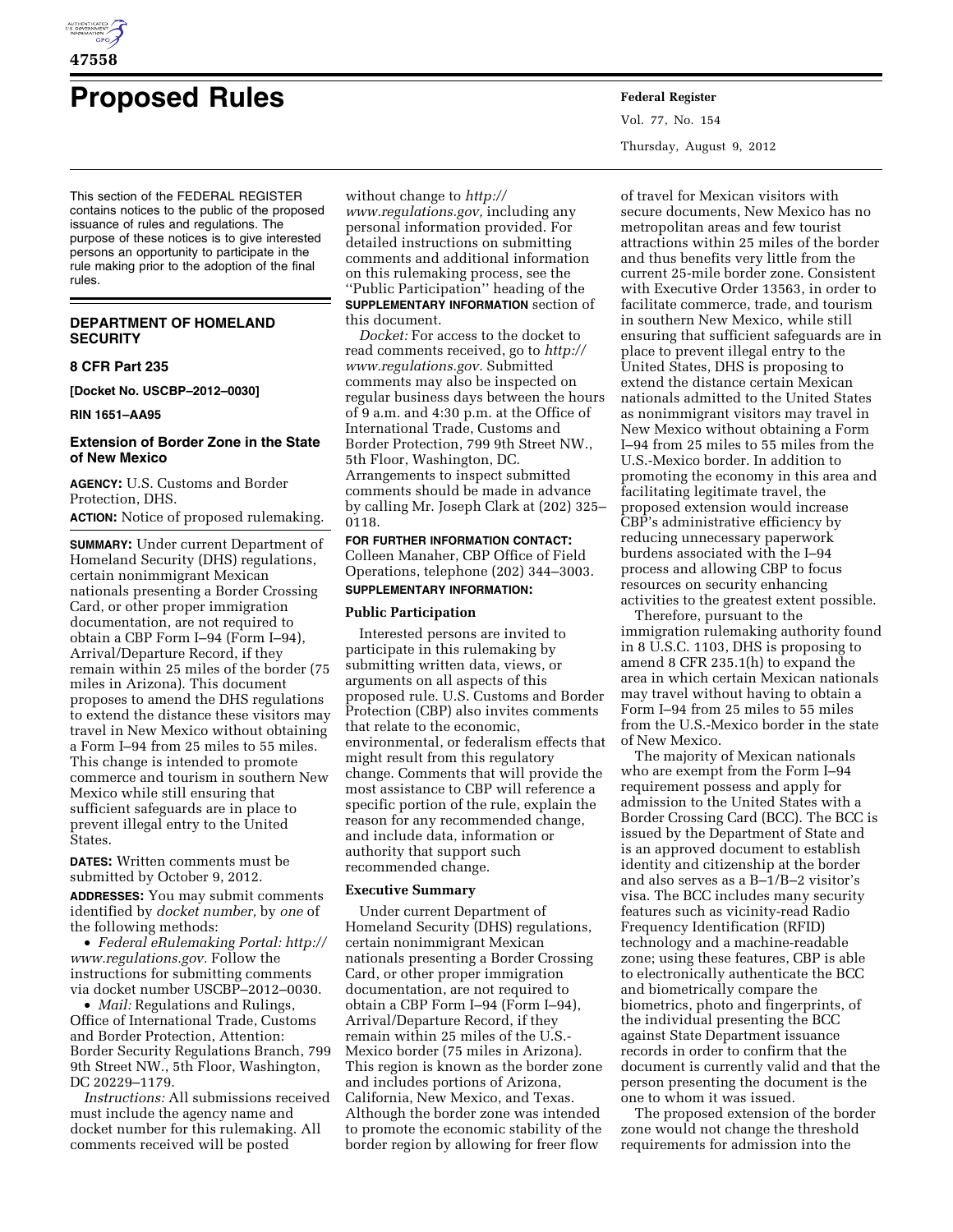United States, including permanent residence abroad, intent and duration of the visit, and eligibility. It would also not affect the 30-day time limit of the border zone applicable to BCC holders or the 72-hour time limit of the border zone applicable to Mexican nationals presenting a visa and passport.

# **Background**

Title 8 of the Code of Federal Regulations (CFR) contains DHS regulations regarding immigration. Under § 235.1(h)(1) of the DHS regulations  $(8$  CFR  $235.1(h)(1)$ , each arriving nonimmigrant who is admitted to the United States is issued a Form I– 94, Arrival/Departure Record, as evidence of the terms of admission, subject to specified exemptions. Among other things, the Form I–94 collects information about the visitor's destination in the United States. This form is not required for a Mexican national admitted as a nonimmigrant visitor with certain documentation if he or she remains within 25 miles of the U.S.-Mexico border (75 miles within Arizona), for no more than either 30 days or 72 hours, depending upon the type of travel document the nonimmigrant visitor possesses. The area bounded by these limits is referred to in this document as the border zone. To be admitted to the border zone without a Form I–94, a Mexican national must be in possession of a Form DSP–150, B–1/B–2 Visa and Border Crossing Card (BCC), or a passport and valid visa, or for a Mexican national who is a member of the Texas Band of Kickapoo Indians or Kickapoo Tribe of Oklahoma, a Form I–872 American Indian Card. *See* 8 CFR  $235.1(h)(1)(iii)$  and (v). To obtain these documents, applicants must be vetted extensively by DHS and/or the Department of State (DOS). The vetting process includes collection of information, such as fingerprints, photographs, and other information regarding residence, employment and reason for border crossing, and an interview, as well as security checks to identify any terrorism concerns, disqualifying criminal history, or past immigration violations.

Mexican nationals traveling beyond these specified zones, or who will remain beyond the time periods indicated above or seek entry for purposes other than as a temporary visitor for business or pleasure, are required to obtain and complete a Form I–94. At land border ports of entry, the Form I–94 issuance process requires a secondary inspection that includes review of travel documents, examination of belongings, in-depth

interview, database queries, collection of biometric data, and collection of a fee (currently, \$6.00). A Form I–94 issued at a land border is generally valid for multiple entries for six months.

# *History of the Border Zone*

Since 1953, Mexico and the United States have agreed to make special accommodations for Mexican nationals who cross the U.S.-Mexico border into the immediate border area to promote the economic stability of the region. On November 12, 1953, the United States and Mexico entered into an agreement concerning the U.S.-Mexico border area, which included a provision allowing Mexican nationals who resided near the border to be issued border crossingidentification cards. These cards could be used for multiple applications for admission during the validity of the card. Although the agreement did not define the size of the border area, subsequent federal regulations have defined this region. In November 1982, the former Immigration and Naturalization Service (INS) promulgated regulations outlining a 25 mile border zone within which Mexican border crossing card holders could travel without obtaining a Form I–94. *See* 47 FR 49953. In 1999, INS extended the border zone from 25 miles to 75 miles in Arizona, as there are no metropolitan areas within 25 miles of the border in Arizona. *See* 64 FR 68616.

In addition to a geographic limit, the border zone also has a time limit. Prior to 2004, eligible Mexican nationals were permitted to enter the 25-mile border zone (75 miles in Arizona) for up to 72 hours without having to obtain a Form I–94. In 2004, CBP expanded this time limit to 30 days for Mexican nationals presenting a BCC. *See* 69 FR 50051. The increased time limit accommodated the realities of trade, tourism and commerce along the U.S.-Mexico border and promoted administrative efficiency. For other Mexican nationals admitted to the border zone without a Form I–94, including those presenting a visa and passport, CBP retained the 72-hour time limit.1

# *The Border Crossing Card (BCC)*

Before October 1, 2002, the term ''border crossing card'' was used to refer to several different documents. Section 104 of the Illegal Immigration Reform and Immigrant Responsibility Act of 1996 (IIRIRA) and subsequent amendments, codified at 8 U.S.C. 1101(a)(6) and 8 U.S.C. 1101 note, changed the definition of a border crossing card to require the inclusion of a machine readable biometric identifier on all border crossing identification cards. The Enhanced Border Security and Visa Entry Reform Act of 2002 also established requirements for ''visa and entry document,'' as well as deployment and implementation at ports of entry to biometrically compare and authenticate such documents. *See* Pub. L. 107–173; 116 Stat. 543. Effective October 1, 2002, the Form DSP–150, B–1/B–2 Visa and Border Crossing Card became the border crossing card valid for entry into the United States. *See* 67 FR 71443. The BCC is an approved document to establish identity and citizenship at the border and also serves as a B–1/B–2 visitor's visa.

The currently issued BCC is a credit card-sized document, similar to a passport card, with a ten-year validity period and includes many security features such as vicinity-read Radio Frequency Identification (RFID) technology and a machine-readable zone; using these features, CBP is able to electronically authenticate the BCC and biometrically compare the biometrics, photo and fingerprints, of the individual presenting the BCC against State Department issuance records in order to confirm that the document is currently valid and that the person presenting the document is the one to whom it was issued.

The BCC is issued by DOS, and applicants must demonstrate that they have ties to Mexico that would compel them to return after a temporary stay in the United States. Applicants undergo a DOS interview, submit fingerprints, photographs, and information regarding residence, employment and reason for frequent border crossing. DOS issues approximately one million BCCs annually that incorporate RFID technology and other security features. At ports of entry, CBP officers can verify that the individual presenting the BCC is the authorized holder through biometric match (photo and/or fingerprints) and that the document is valid by comparison against DOS's issuance records in a shared database.

As specified in 8 CFR 212.1(c)(1)(i), a visa and passport are not required of a Mexican national who is in possession

<sup>1</sup>Prior to the implementation of the Western Hemisphere Travel Initiative (WHTI), Mexican nationals were permitted by 8 CFR 212.1(c)(1)(ii) to enter the United States without a visa or passport if they were entering solely for the purpose of applying for a Mexican passport or other official Mexican document at a Mexican consular office on the United States side of the border. Mexican nationals entering the United States pursuant to 8 CFR 212.1(c)(1)(ii) could also be admitted to the border zone for up to 72 hours without obtaining a Form I–94. However, the WHTI land and sea final rule (73 FR 18384) eliminated this waiver of the visa and passport requirement.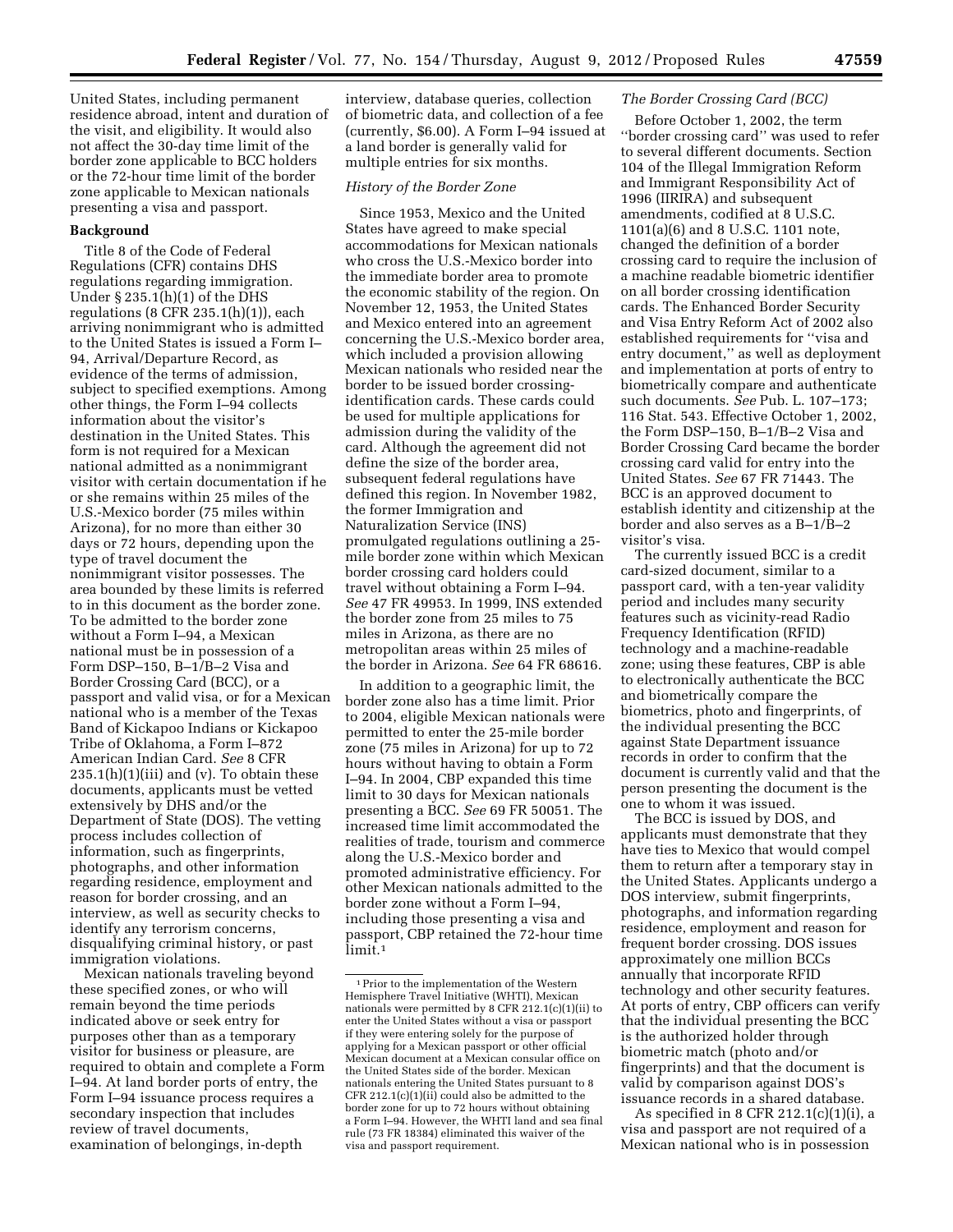of a BCC containing a machine-readable biometric identifier and who is applying for admission as a temporary visitor for business or pleasure from contiguous territory.2 The majority of Mexican nationals who are exempt from the Form I–94 requirement possess and apply for admission to the United States with a BCC. The use of BCCs strengthens the integrity and security of the admissions process while allowing qualified persons who frequently cross the U.S.-Mexico border to be processed more efficiently at ports of entry. CBP seeks comment on this assumption.

# *Extension of the Border Zone in New Mexico*

Although the border zone was intended to promote the economic stability of the border region by allowing for freer flow of travel for Mexican visitors with secure documents, New Mexico has no metropolitan areas and few tourist attractions within 25 miles of the border and thus benefits very little from the current 25-mile border zone. In order to facilitate commerce, trade, and tourism in southern New Mexico, while still ensuring that sufficient safeguards are in place to prevent illegal entry to the United States, CBP is proposing to extend the distance Mexican nationals admitted to the United States as nonimmigrant visitors may travel in New Mexico without obtaining a Form I–94 from 25 miles to 55 miles from the U.S.-Mexico border. Several cities, state parks, and a major university are located within the proposed expanded 55-mile border zone. This would facilitate travel and expand commercial activity within the State of New Mexico.

While the extension of the border zone to 55 miles from the U.S.-Mexico border would include most of Interstate Highway I–10, there is a short stretch of I–10 that is outside the 55-mile zone. Thus, to facilitate travel, CBP is also proposing to include a provision to include all of Interstate Highway I–10 in the state of New Mexico in addition to the extension to 55 miles from the border. A map of the proposed expanded border zone can be found in the docket for this rulemaking on *regulations.gov.* 

This proposal will facilitate legitimate travel for Mexican visitors that arrive in the United States at a land border. At land borders, the I–94 application process occurs at the port of entry at secondary inspection and includes an interview with a CBP officer,

fingerprinting, electronic vetting, paperwork, and the payment of a \$6 fee. CBP estimates that this process takes 8 minutes to complete. Under the current 25-mile limit, Mexican business persons, tourists, or shoppers who wish to visit any metropolitan area in New Mexico must report for secondary inspection, spend the additional time required to obtain a Form I–94, and pay the \$6 fee. If the limit is extended to 55 miles, Mexican nationals meeting the requirements for legal entry into the United States would be able to travel to metropolitan areas in New Mexico, such as the city of Las Cruces or the smaller town of Deming, and other destinations, without having to leave their vehicle, wait in line to undergo the additional I– 94 application process at secondary inspection, and pay the fee.

Under the proposed rule, fewer people will need to obtain I–94s at ports of entry. As a result, in addition to promoting the economy in this area and facilitating legitimate travel, the proposed extension would increase CBP's administrative efficiency by reducing unnecessary paperwork burdens associated with the I–94 process and allowing CBP to focus resources on security enhancing activities to the greatest extent possible. CBP would benefit from the flexibility to allocate its resources as efficiently as possible, especially during times of increasing budgetary constraints. Reassigning officers from the administrative Form I–94 processing to core processing will allow more resources to be dedicated to enforcement operations. Thus, this rule would allow CBP to better allocate its resources while enhancing its enforcement posture. Travelers remain subject to questioning regarding intent and purpose of travel during inspection upon arrival at the port of entry.

This rule is also expected to improve efficiency at ports of entry and inland immigration checkpoints by minimizing the time it takes to review documents for legitimate travelers. Use of travel documents containing RFID technology, such as the BCC, contribute to reducing individual inspection processing time. Law enforcement queries regarding passenger name for persons with RFID travel documents, such as the BCC, are 20 percent faster than for persons with documents containing only a machinereadable zone, and 60 percent faster than manual entry of information from a paper document. Greater use of RFID travel documents such as the BCC would allow CBP to focus its efforts on higher risk individuals while providing efficiencies in the flow of legitimate trade and travel in the area.

In addition to the above economic and administrative benefits, CBP anticipates that this extension would enhance security in this region. This stems from the fact that the BCC is CBP's preferred method of identification for Mexican nationals entering the United States at land border ports of entry and this extension would encourage more visitors to New Mexico to use the BCC. Greater use of the BCC, compared with use of a passport and visa, enables CBP to identify more quickly whether travelers present a risk and allows CBP to more effectively focus its efforts on higher risk travelers, both at ports of entry and inland immigration checkpoints. As indicated above, the use of RFID technology in the BCC enables CBP to more quickly authenticate the documents, and thus helps CBP more quickly assess whether the traveler presents a risk. CBP seeks comment on this conclusion.

The extension of the border zone would not change the threshold requirements for admission into the United States, including permanent residence abroad, intent and duration of the visit, and eligibility. This extension would also not affect the 30-day time limit of the border zone applicable to BCC holders or the 72-hour time limit of the border zone applicable to Mexican nationals presenting a visa and passport.

# **Additional, Non-Substantive Amendments**

In addition to the substantive amendments described above, CBP also proposes two technical corrections to § 235.1 of title 8 CFR. First, in paragraph (h)(1)(iii), we propose to correct the paragraph citation from  $(f)(1)(v)$  to  $(h)(1)(v)$ , as this citation was inadvertently not changed when paragraph (f) was redesignated as paragraph (h) by the WHTI air final rule (71 FR 68412).

Second, we propose to update several references to § 212.1 of title 8 CFR to reflect changes contained in the WHTI land and sea final rule (73 FR 18384). That rule included a provision allowing Mexican nationals who are members of the Texas Band of Kickapoo Indians or Kickapoo Tribe of Oklahoma to present a Form I–872 American Indian Card in lieu of either a passport and visa or BCC at land and sea ports of entry when arriving from contiguous territory or adjacent islands. This new provision was placed in paragraph (c)(1)(ii) of § 212.1, the paragraph that formerly provided for visits to Mexican consular offices (see footnote 1 above). In the WHTI land and sea final rule, the crossreferences to the old paragraph (c)(1)(ii)

<sup>2</sup> If the BCC traveler is applying for admission from other than contiguous territory, he or she must present a valid passport. *See* 8 CFR 212.1(c)(2)(i).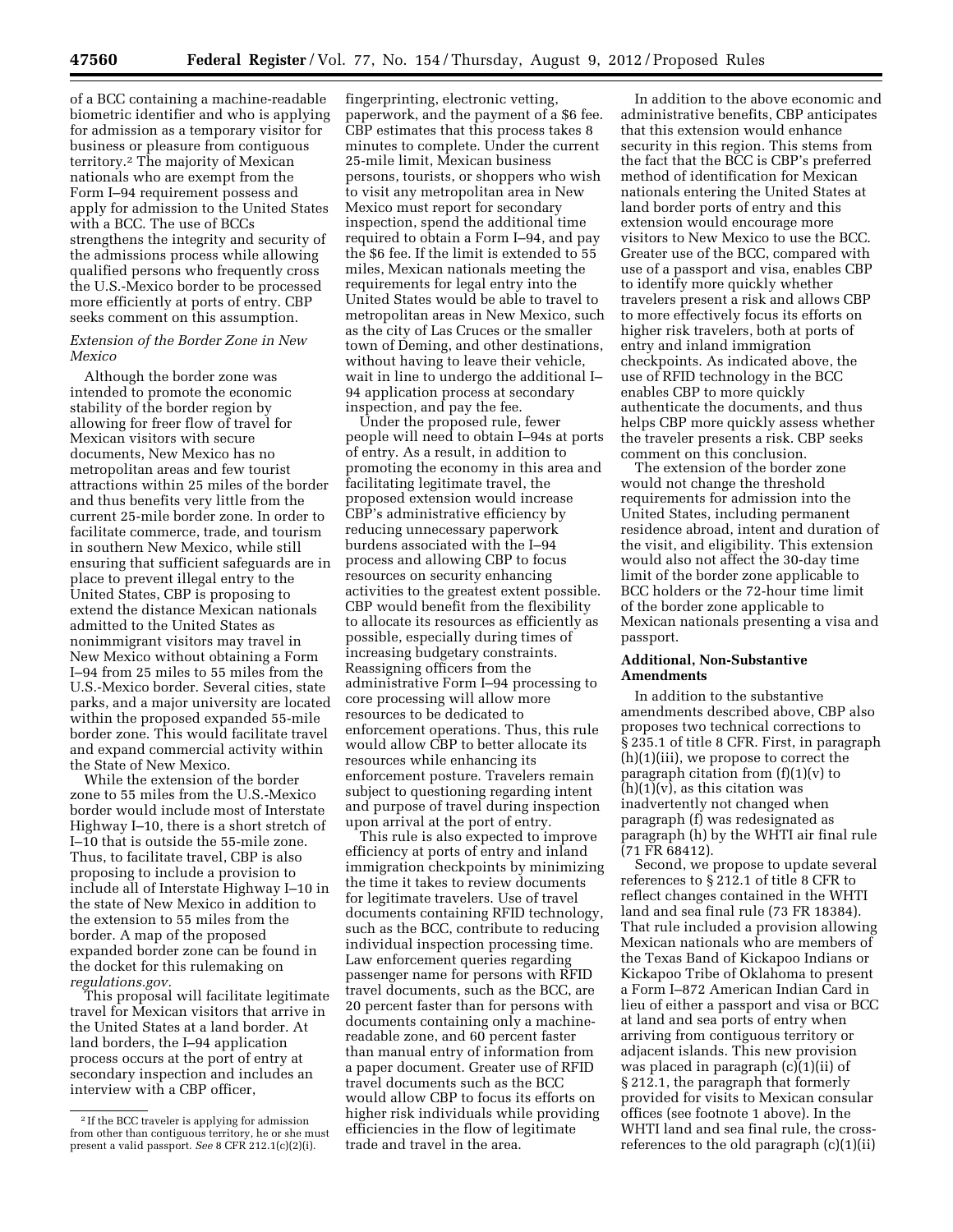found in § 235.1(h)(1) were inadvertently left unchanged. The effect is that, under current regulations, Mexican national Kickapoo Tribe members presenting a Form I–872 American Indian Card are only permitted to enter the border zone for up to 72 hours. CBP considers the Form I–872 carried by Kickapoo Tribe members to be comparable to the BCC, and intended that Kickapoo Tribe members presenting the card would be admitted to the border zone for up to 30 days. To make these corrections, CBP proposes to change the cross-reference from  $\S 212.1(c)(1)(i)$  to  $\S 212.1(c)(1)$  in paragraphs  $(h)(1)(iii)(A)$  and  $(h)(1)(v)(A)$ , and to remove the reference to § 212.1(c)(1)(ii) from paragraphs  $(h)(1)(iii)(B)$  and  $(h)(1)(v)(B)$ . Likewise, proposed paragraph (h)(1)(v)(C) would include a cross-reference to  $§ 212.1(c)(1).$ 

#### **Statutory and Regulatory Requirements**

*Executive Order 12866 (Regulatory Planning and Review) and Executive Order 13563 (Improving Regulation and Regulatory Review)* 

Executive Orders 13563 and 12866 direct agencies to assess the costs and benefits of available regulatory alternatives and, if regulation is necessary, to select regulatory approaches that maximize net benefits (including potential economic, environmental, public health and safety effects, distributive impacts, and equity). Executive Order 13563 emphasizes the importance of quantifying both costs and benefits, of reducing costs, of harmonizing rules, and of promoting flexibility. This proposed rule is a ''significant regulatory action,'' although not an economically significant regulatory action, under section 3(f) of Executive Order 12866. Accordingly, the Office of Management and Budget (OMB) has reviewed this regulation.

Mexican citizens entering the United States in New Mexico at land border ports of entry may present a BCC or a passport and a visa to gain admissibility to the United States. Visitors intending to travel beyond the border zone, or longer than 30 days (72 hours for certain individuals) must also obtain an I–94 form and use it in conjunction with their BCC or passport and visa. If the traveler enters using a passport and visa, they may travel up to 25 miles from the border and may remain in the United States for up to 72 hours. If they enter using a BCC, they may travel up to 25 miles from the border and may stay for up to 30 days. If they obtain a Form I– 94, they may travel anywhere in the

United States and may stay for up to six months.

In practice, travelers either enter with a BCC and stay within the border zone or obtain an I–94, for use with a passport and visa or with a BCC, to go beyond the border zone. In 2011, about 900,000 Mexican citizens entered the United States in New Mexico. About sixty percent, or 540,000, of these travelers used a BCC. The remainder entered using an I–94 with their passport and visa. There were approximately 136,000 I–94s issued to Mexican citizens at New Mexico land border ports in 2011. Multiple trips are allowed during the I–94's validity period.

This rule proposes to expand the geographic limit for BCC holders. Under current regulations, BCC holders may travel anywhere within 25 miles of the border. This proposed rule would allow BCC holders to travel anywhere within 55 miles from the border or as far north as highway I–10, whichever is farther north. No new infrastructure is required to support this proposed change as CBP already has several ports of entry and inland immigration checkpoints in place throughout the state of New Mexico. In addition, local law enforcement officials have indicated that they do not anticipate any enforcement risks with expanding the geographic limit. Further, since this rule proposes to expand the area BCC holders may visit without an I–94, travelers who would have had to pay \$6 and obtain an I–94 to travel to these cities would be able to travel without paying that fee and obtaining an I–94. Therefore, CBP does not anticipate any significant costs associated with this proposed rule. CBP seeks comment on whether or not there would be any additional costs associated with this proposed rule.

This expanded border zone would allow Mexican BCC holders to travel to many New Mexico destinations that they currently need an I–94 to access, including several cities, state parks, and a major university. To the extent that BCC holders are obtaining I–94s for the purpose of visiting destinations within the expanded border zone, they would need to apply for fewer I–94s under this proposed rule. As mentioned previously, at land borders the I–94 application process is done at the port of entry at secondary inspection and includes an interview with a CBP Officer, fingerprinting, electronic vetting, paperwork, and the payment of a \$6 fee. CBP estimates that this process takes 8 minutes to complete. CBP maintains two ports of entry along the Mexican border in New MexicoColumbus and Santa Teresa. Between 2010 and 2011, the port of Columbus issued an average of approximately 27,000 I–94 forms per year, and the port of Santa Teresa issued an average of approximately 114,000 I–94 forms per year. CBP does not know how many of the travelers currently required to obtain these forms would benefit from the expanded geographic limit, but it believes that the percentage who would benefit will be less than 25 percent. CBP seeks comment on this assumption. CBP believes the percentage will be significantly lower for those crossing at Santa Teresa. CBP seeks comment on this assumption. Still, eliminating the need for these travelers to leave the vehicle to undergo the additional I–94 application process at secondary and pay the \$6 fee could be a significant savings for Mexican travelers who are affected and could benefit the travel and tourism industry in the U.S.-Mexico border zone. CBP seeks comment on the possible savings for Mexican travelers as well as the possible benefits of expanding the U.S.-Mexico border zone. CBP would not be adversely affected by this loss in I–94 fee revenue because this fee revenue is used exclusively to pay for the processing of the I–94. Therefore, the reduction in revenue would be offset by a reduction in workload.

Because this rule would make it unnecessary for some travelers to obtain an I–94, CBP would be able to inspect travelers more efficiently and focus its efforts on higher risk individuals. CBP expects this increase in efficiency to more than offset any new workload caused by a small increase in travelers to the United States that may result from this proposed change. The BCC is one of the most secure admissibility documents used at the border and allows for faster processing at both the port of entry and interior immigration checkpoints. BCC holders undergo extensive vetting by CBP and DOS. CBP can read the card very quickly to verify the validity of the card, the identity of the card holder, and other pertinent information about the card holder. A faster inspection would allow CBP to spend more time inspecting higher risk individuals and could therefore improve security. CBP seeks comment on this conclusion.

Perhaps the greatest benefit of this proposed rule is the potential for increased economic activity in New Mexico's border region. According to the U.S. Census Bureau's American Community Survey, the estimated poverty rate for the United States in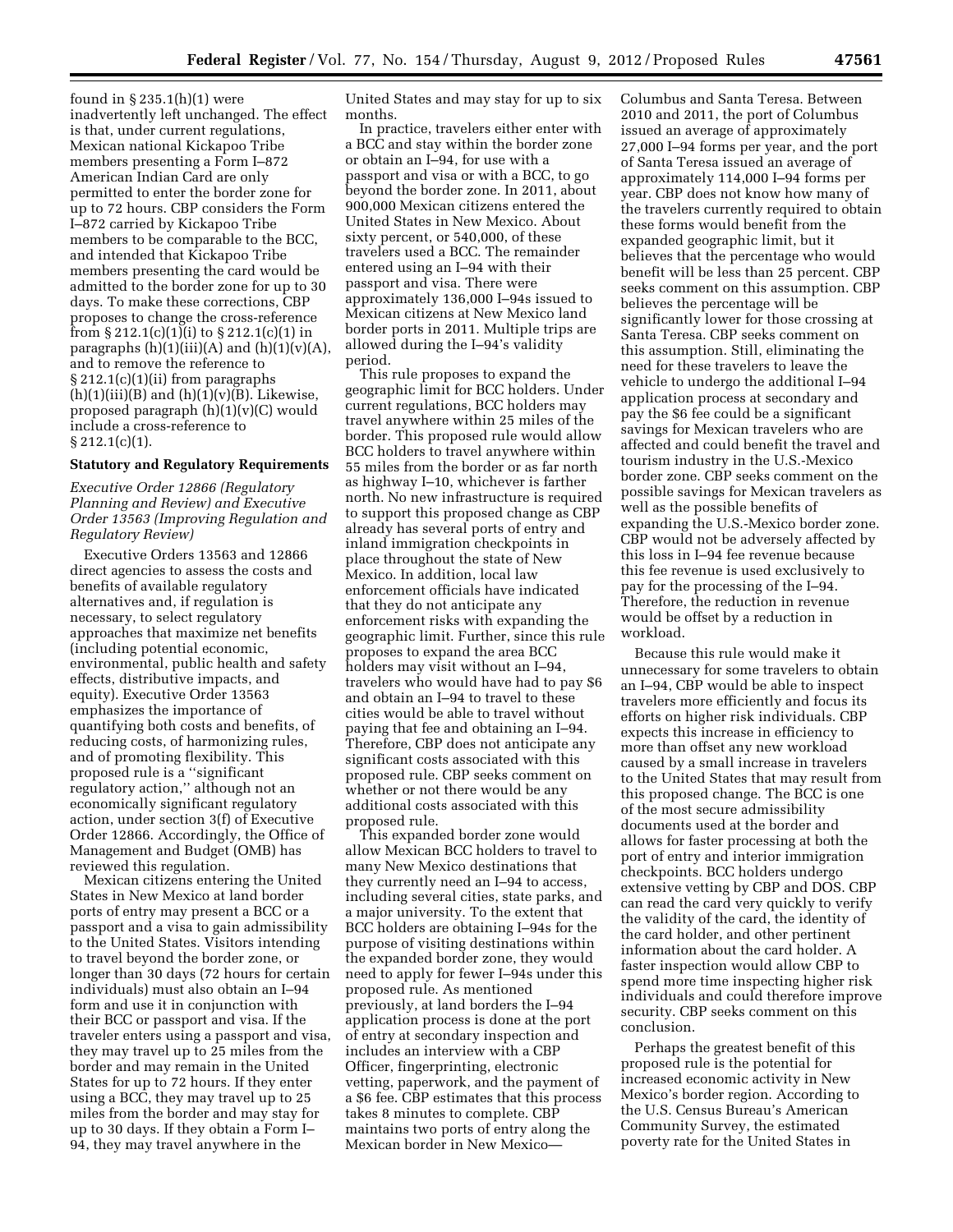2006–2010 was 13.8 percent.3 For the counties that would be most affected by this change, Doña Ana, Hidalgo, and Luna, the American Community Survey estimates poverty rates of 24.5 percent, 22.6 percent, and 32.8 percent, respectively. Much of the cross-border traffic is for the purpose of commerce. Mexican citizens travel to New Mexico for work, shopping, and recreation, among other things. Las Cruces, New Mexico's main population center in the proposed expanded border zone, and other smaller cities are at a disadvantage in attracting this traffic because they are outside of the current border zone. By comparison, the main population centers along the Arizona and Texas borders are within the current border zone (75 miles in Arizona and 25 miles in Texas). Thus, the current border zone creates significant disincentive for visitors from Mexico to engage in commerce in New Mexico. In addition, BCC holders can currently travel much of the highway I–10 corridor in Arizona, but are prevented from continuing into New Mexico unless they have an I–94. This rule would expand the border zone enough to allow BCC holders to travel on highway I–10 from Tucson, Arizona to Las Cruces, New Mexico and El Paso, Texas, which would benefit commerce in the entire region. CBP seeks comment on this assumption. This rule is expected to increase access to U.S. markets for Mexican travelers and is expected to result in increased travel through the New Mexico border region, which would lead to increased sales, employment, and local tax revenue. DHS requests public comment on the extent that this rule would increase economic activity in New Mexico's border region and how this rule, if finalized, would impact economic activity in the current BCC approved regions in Arizona and Texas.

In summary, by expanding the border zone for BCC holders, this rule would not impose any new costs on the public or on the United States government. Further, this rule is expected to reduce costs to visitors to the United States, improve security, and benefit commerce in a relatively impoverished region. CBP seeks comment on these conclusions.

#### *The Regulatory Flexibility Act*

This section examines the impact of the rule on small entities as required by the Regulatory Flexibility Act (5 U.S.C. 601 *et seq.*), as amended by the Small

Business Regulatory Enforcement and Fairness Act of 1996. A small entity may be a small business (defined as any independently owned and operated business not dominant in its field that qualifies as a small business per the Small Business Act); a small not-forprofit organization; or a small governmental jurisdiction (locality with fewer than 50,000 people).

This rule directly regulates individuals and individuals are not considered small entities. In addition, this rule is purely beneficial to these individuals as it expands the area BCC holders may travel without needing to obtain an I–94. As explained above, DHS is not aware of any direct costs imposed on the public by expanding the geographic limit for BCC holders but is aware of a cost savings for the traveling public by expanding the geographic limit. CBP seeks comment on this conclusion.

#### *Paperwork Reduction Act*

An agency may not conduct, and a person is not required to respond to, a collection of information unless the collection of information displays a valid control number assigned by OMB. CBP anticipates that the new provisions in this Rule will result in a slight decrease in the number of I–94's (Arrival/Departure Record) filed annually. CBP Form I–94 was previously reviewed and approved by OMB in accordance with the requirements of the Paperwork Reduction Act of 1995 (44 U.S.C. 3507) under OMB Control Number 1651–0111.

The decrease in the burden estimate for CBP Form I–94 resulting from this Rule is:

*Estimated Decrease in Number of Respondents:* 12,450.

*Estimated Time per Respondent:* 8 minutes.

*Estimated Decrease in Total Annual Burden Hours:* 1,656.

Comments concerning the accuracy of this cost estimate and suggestions for reducing this burden should be directed to the Office of Management and Budget, Attention: Desk Officer for the Department of Homeland Security, Office of Information and Regulatory Affairs, Washington, DC 20503. A copy should also be sent to the Border Security Regulations Branch, Bureau of Customs and Border Protection, 1300 Pennsylvania Avenue NW. (Mint Annex), Washington, DC 20229.

#### **List of Subjects in 8 CFR Part 235**

Administrative practice and procedure, Aliens, Immigration, Reporting and recordkeeping requirements.

# **Amendments to the Regulations**

For the reasons set forth in the preamble, CBP proposes to amend 8 CFR part 235 as set forth below.

# **PART 235—INSPECTION OF PERSONS APPLYING FOR ADMISSION**

1. The general authority citation for part 235 continues to read as follows:

**Authority:** 8 U.S.C. 1101 and note, 1103, 1183, 1185 and note, 1201, 1224, 1225, 1226, 1228, 1365a note, 1379, and 1731–32; Title VII of Pub. L. 110–229.

\* \* \* \* \* 2. In § 235.1, revise paragraphs  $(h)(1)(iii)$ , and  $(h)(1)(v)(A)$  and  $(B)$ , and add paragraphs  $(h)(1)(v)(C)$  and  $(D)$  to

#### **§ 235.1 Scope of examination.**

\* \* \* \* \* (h) *Form I–94, Arrival-Departure* 

*Record.* \* \* \*

 $(1) * * * *$ 

read as follows:

(iii) Except as provided in paragraph  $(h)(1)(v)$  of this section, any Mexican national admitted as a nonimmigrant visitor who is:

(A) Exempt from a visa and passport pursuant to  $\S 212.1(c)(1)$  of this chapter and is admitted for a period not to exceed 30 days to visit within 25 miles of the border; or

(B) In possession of a valid visa and passport and is admitted for a period not to exceed 72 hours to visit within 25 miles of the border;

# $(iv) * * * *$

 $(v) * * * *$ 

(A) Exempt from a visa and passport pursuant to § 212.1(c)(1) of this chapter and is admitted at the Mexican border POEs in the State of Arizona at Sasabe, Nogales, Mariposa, Naco or Douglas to visit within the State of Arizona within 75 miles of the border for a period not to exceed 30 days; or

(B) In possession of a valid visa and passport and is admitted at the Mexican border POEs in the State of Arizona at Sasabe, Nogales, Mariposa, Naco or Douglas to visit within the State of Arizona within 75 miles of the border for a period not to exceed 72 hours; or

(C) Exempt from visa and passport pursuant to  $\S 212.1(c)(1)$  of this chapter and is admitted for a period not to exceed 30 days to visit within the State of New Mexico within 55 miles of the border or the area south of and including Interstate Highway I–10, whichever is further north; or

(D) In possession of a valid visa and passport and is admitted for a period not to exceed 72 hours to visit within the State of New Mexico within 55 miles of the border or the area south of

<sup>3</sup>U.S. Census Bureau, American Community Survey 5 year estimate (2006 to 2010), table S1701. This data can be queried via the American Fact Finder database located at *[http://factfinder2.census.](http://factfinder2.census.gov/faces/nav/jsf/pages/searchresults.xhtml?refresh=t) [gov/faces/nav/jsf/pages/searchresults.xhtml?](http://factfinder2.census.gov/faces/nav/jsf/pages/searchresults.xhtml?refresh=t) [refresh=t.](http://factfinder2.census.gov/faces/nav/jsf/pages/searchresults.xhtml?refresh=t)*